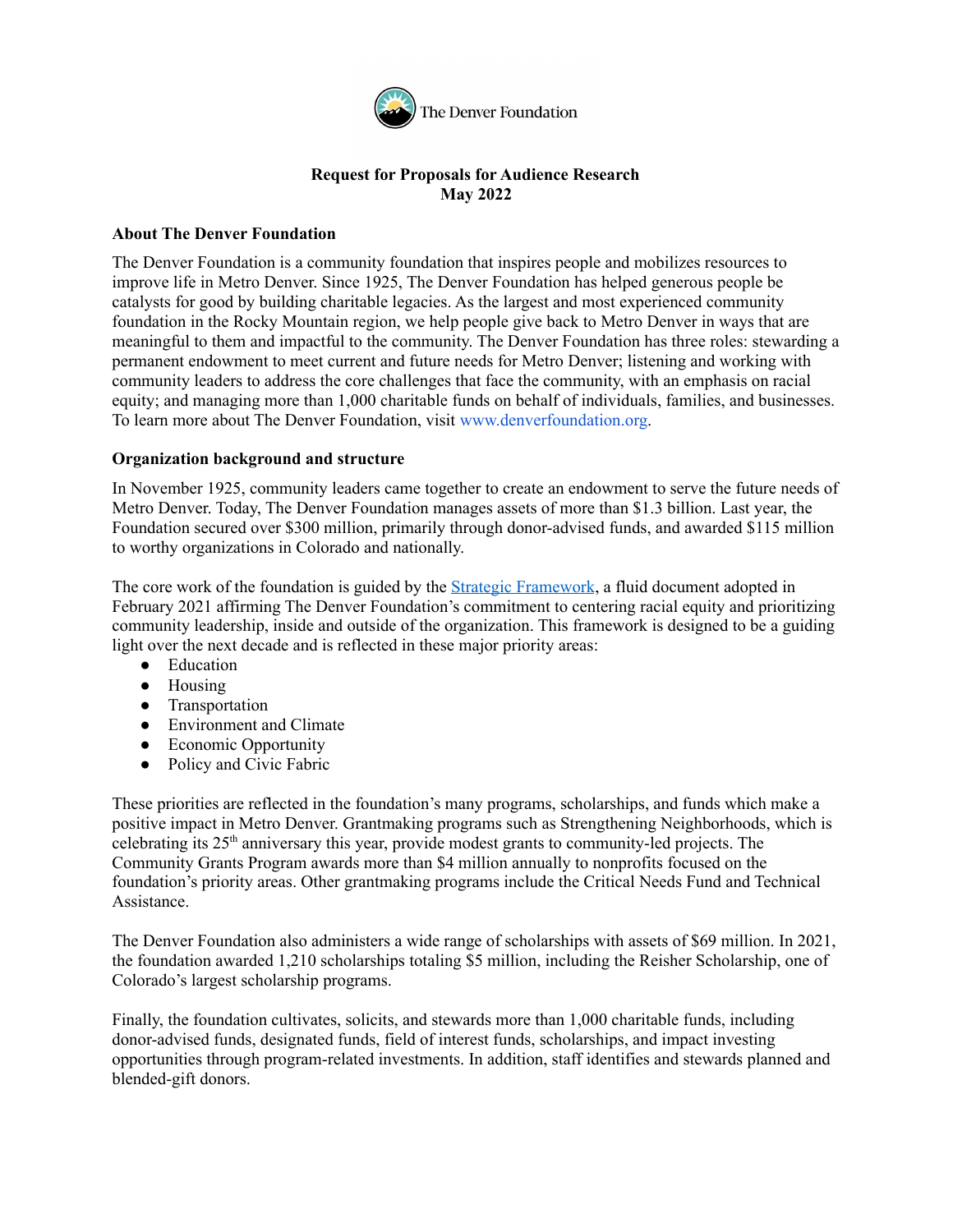

The foundation employs more than 50 staff members led by President and CEO Javier Alberto Soto, who joined the organization in 2019 from The Miami Foundation. Over the past two years, The Denver Foundation has welcomed more than 20 new staff members who bring a range of lived experiences and philanthropic expertise. Volunteer leadership makes up an important constituency and includes a 20-member Board of Trustees and other non-board volunteer committees, including the Professional Advisors Council, Impact Investing Committee, and Advisory Committee for Community Impact.

The organization includes four departments, including

- Communications responsible for external communications, including marketing.
- Finance and Administration responsible for accounting and financial management.
- Impact a newly merged department responsible for both grantmaking, fund administration, fundraising, and cultivating new philanthropic relationships.
- Operations responsible for facilities and information technology.

**Mission:** We inspire people and mobilize resources to strengthen our community

**Vision:** A Metro Denver that is racially equitable in its leadership, prosperity and culture.

**Our purpose:** To achieve our vision, we will be a proactive, collaborative, and resolute leader in reducing racial disparities.

#### **Our values**

- We are deeply rooted in the principles of Equity, Inclusion, and Diversity, and racial equity guides and connects all of our work.
- We are a catalytic leader that engages critical issues and accelerates systems change.
- We maintain trusting, collaborative relationships with our partners, people from every segment of our community.
- We strengthen our civic fabric by elevating the voices and perspectives of community members.

### **Audiences**

- **Fundholders and donors (including potential donors).**
- **Non-profit organizations and grantees.**
- **Professional advisors**, including financial advisors, CPAs, and estate attorneys.
- **Community leaders**, including business owners and policymakers.

### **Current situation**

As we approach our 100<sup>th</sup> anniversary, the foundation is considering embarking on its first major fundraising and awareness-building campaign to celebrate this milestone. Our hope is the 100<sup>th</sup> Anniversary Campaign will engage new community leaders and secure resources to prioritize racial equity and address the needs of our community and region today, tomorrow, and long into the future.

In order to help us articulate our identity to support a campaign, it's essential that we have a clear understanding of our audience's perceptions of us, both positive and negative. From this work we want to understand our stakeholders' perceptions of the foundation; how best to engage our stakeholders, including BIPOC-led, and BIPOC-serving stakeholders and organizations, in this campaign; and the best messaging and brand adjustments required to meet our ambitious 100th anniversary goals.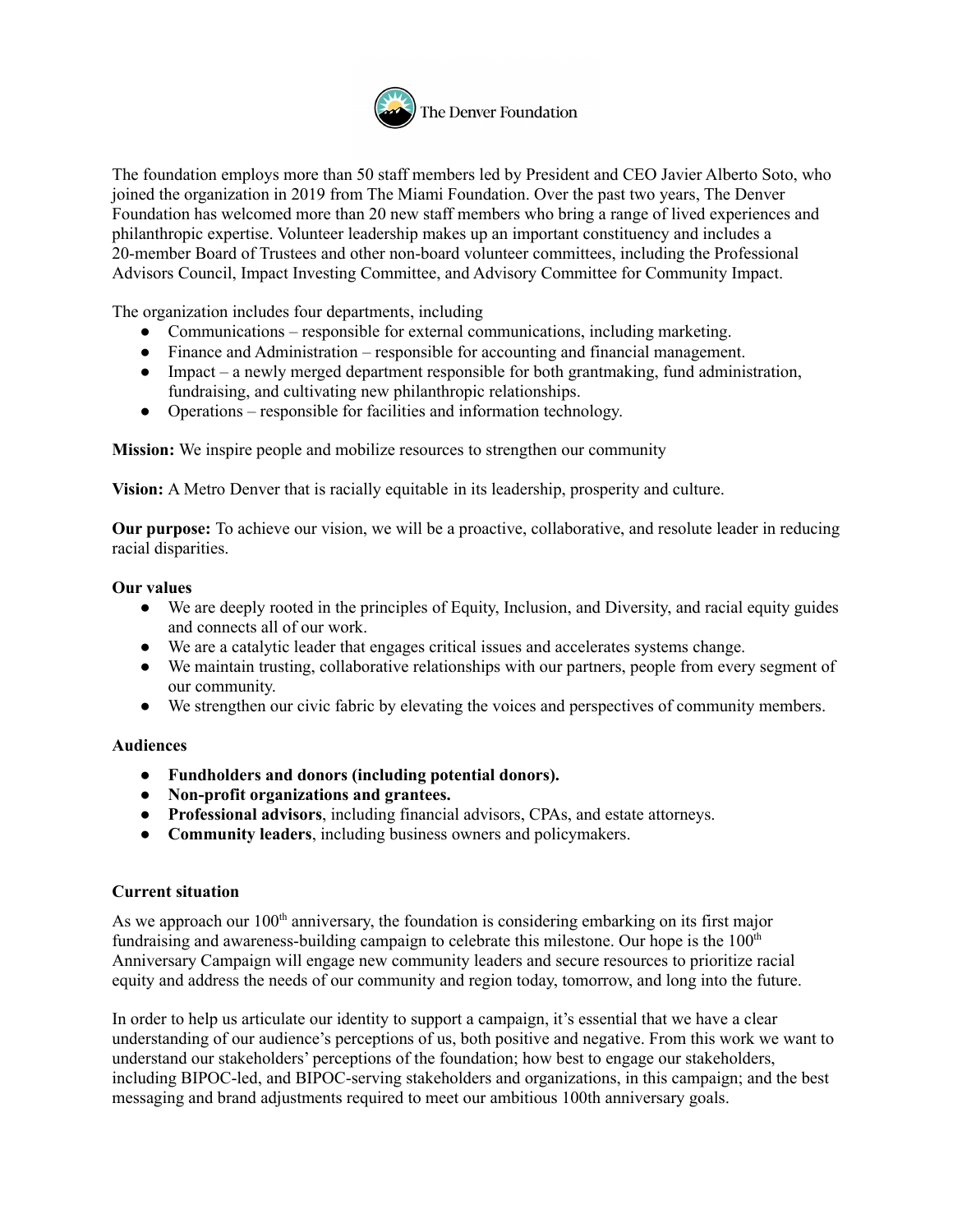

In this process, we hope to better understand our competitive position in the market, brand awareness and identity, messaging, and, ultimately, how we should approach our 100th anniversary.

### **Existing Documents**

We will share these with the selected vendor.

- 2022 Center for Effective Philanthropy Donor Survey Report
- 2016 and 2022 Brand Guidelines
- 2021 Communications Plan
- Data from recent reports including, results from our applicant/grantee survey, feedback from learning conversations/focus groups, feedback from our panel/committee volunteers, etc.

### **Required deliverables**

- **● Report to include:**
	- **○ Key findings** from audience research, including brand awareness and perceptions among all our audiences
	- **○ Competitive analysis** following a market scan to collect current attributes and benefits of our competitors.
	- **○ High-level recommendations for how to make the case for support** for our 100th anniversary campaign
	- **○ Messaging** for each audience, including brand voice and tone, brand positioning, elevator speech (for the organization), elevator speech (for the 100th anniversary), boilerplate
	- **○ Recommendations for brand look and feel next steps**
- **● Presentation and message training**
	- **○** Presentation and message training to staff
	- **○** Presentation and message training to the Board of Directors
- **● Visual identity** (only if suggested by the audience research. Please provide a separate budget.)
	- Logo (potentially just a 100th Anniversary logo) in various formats for multiple applications
		- Tagline (optional)
		- Colors (primary and secondary)
		- Typography
		- Visual elements, including illustration/ photography/ graphics
		- Assets (including letterhead, envelopes, business cards, presentation, email, assets)

### **Proposal requirements (no more than 10 pages)**

- **Name and background** include the complete name and contact information. If any of the work is subcontracted to another party, please provide the same information for all firms, and indicate who will be the lead firm.
- **• Profile of firm** provide a brief description of the size of the firm(s) and the composition and qualifications of professional staff by level. Include your firm's racial/ethnic and gender demographics and leadership.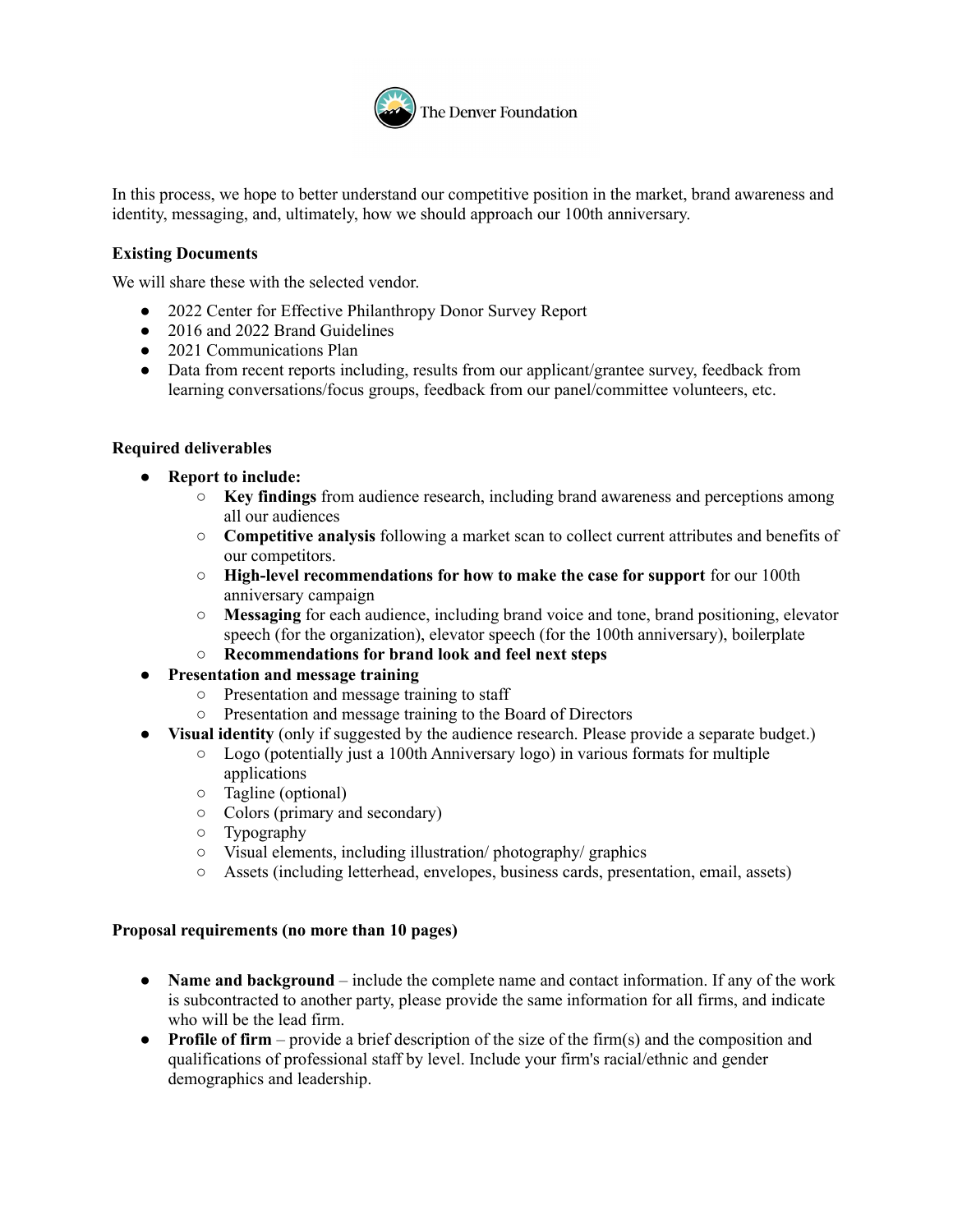

- **List of personnel** provide information on who will work on this project, including their education, experience, and qualifications.
- **Diversity Statement** The Denver Foundation is deeply rooted in the principles of equity, inclusion, and diversity, and racial equity guides and connects all of our work. Describe your firm's efforts to recruit, retain, promote, and support people from various racial and ethnic backgrounds. Describe:
	- Your firm's commitment to racial equity and justice
	- How your firm has showcased a commitment to diversity regarding clients, pro bono work, and hiring practices
	- How your firm has demonstrated a commitment to support causes of equity and justice for different groups
- **Proposed approach** explain your approach, including work plan and timeline, describing how you will implement the design and development process for this project.
- **Line-item budget** provide a budget for the stages of development in which you will provide the work described in this RFP. Indicate an hourly rate (if applicable) for subsequent work that may be required or deemed necessary. (Please include a separate line item for visual identity if it's ultimately recommended as a result of the audience research.)
- **Portfolio** showcasing your current work with an emphasis on research and branding.
- **References** offer at least three references from clients who have used your services for similar work. Briefly describe the scope of your work for these references, the year completed, and a contact name and telephone/email for each one.
- **Information on additional services (optional)** please provide any information on additional services that you believe would be pertinent, and align with our mission, vision, and values.

**Budget:** Please provide an estimated budget for the deliverables listed above.

### **Schedule and timeline**

Proposals should include the proposed work schedule, timeline, and deliverables. The contract is expected to begin August 1, 2022, and should ideally be completed by January 15, 2022.

### **SELECTION CRITERIA**

We will evaluate proposals based on the following criteria:

- Demonstrated knowledge, skills, and experience in branding design for foundations or nonprofits
- Commitment to diversity, equity and inclusion
- Appropriateness of fee structures and pricing model

### **Project lead**

Please contact Abigail Kesner by May 23, 2022, with any questions you may have regarding the foundation or RFP. We will answer all questions received by the deadlines listed below.

*Abigail Kesner Vice President of Communications 303-300-1790, [akesner@denverfoundation.org](mailto:akesner@denverfoundation.org)*